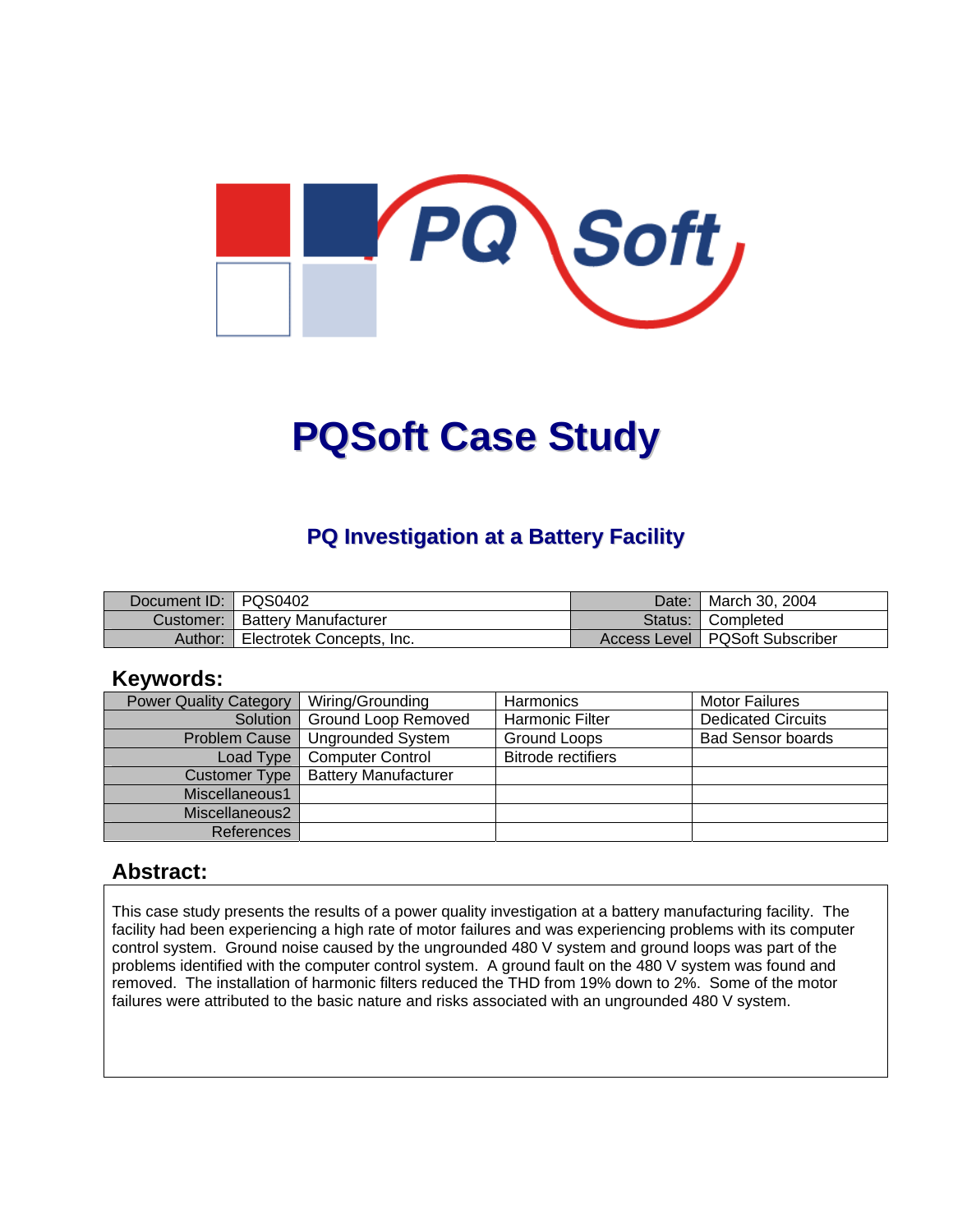# <span id="page-1-0"></span>**TABLE OF CONTENTS**

## **LIST OF FIGURES**

## **LIST OF TABLES**

### **RELATED STANDARDS**

IEEE Standard 519 ANSI/IEEE Standard 141-1993 Recommended Practice for Electric Power Distribution for Industrial Plants

#### **GLOSSARY AND ACRONYMS**

| IEEE | Institute of Electrical and Electronics Engineers |
|------|---------------------------------------------------|
| THD  | <b>Total Harmonic Distortion</b>                  |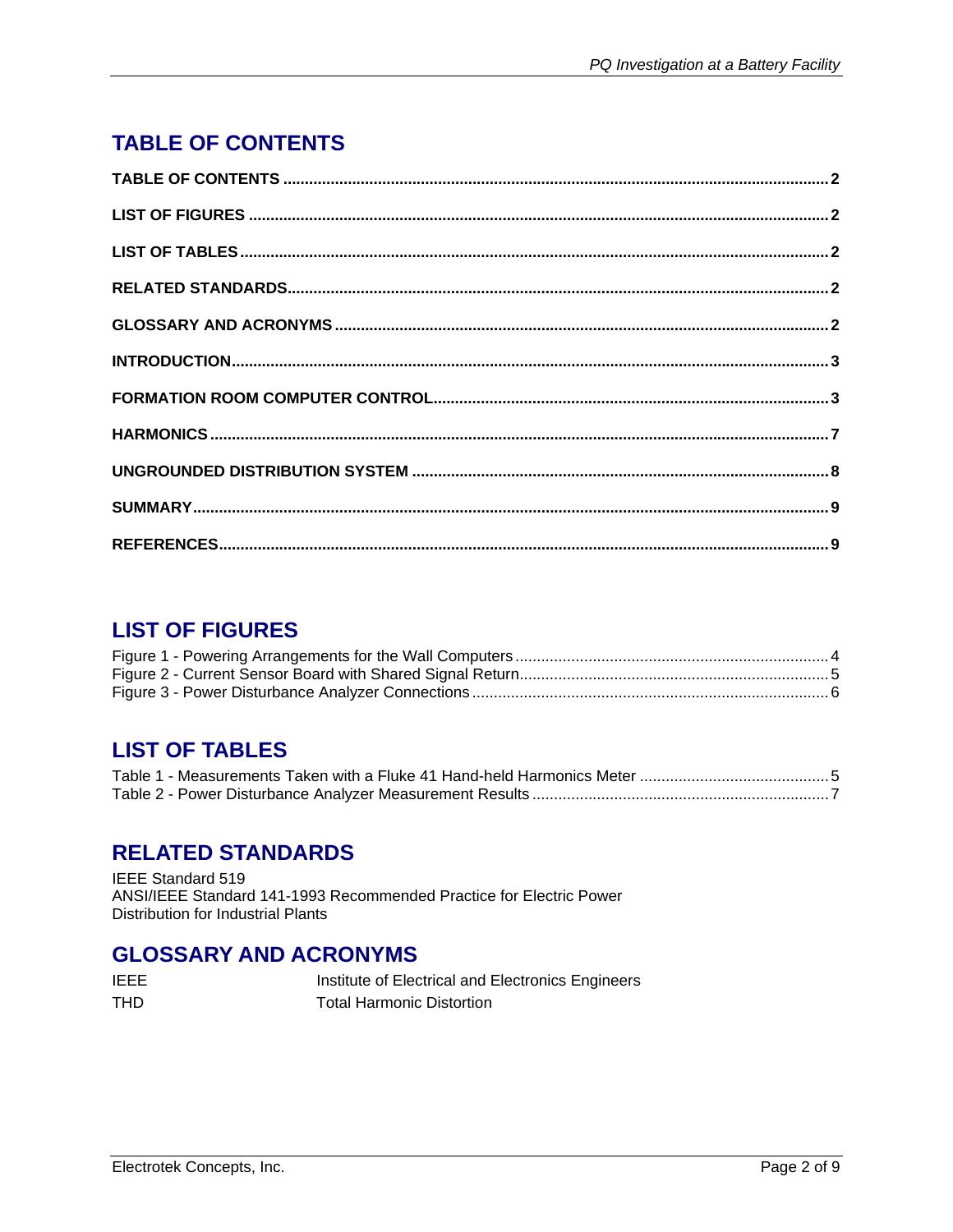### <span id="page-2-0"></span>**INTRODUCTION**

There are concerns about the power distribution system at a typical Battery Facility. Plant personnel perceive a high failure rate of motors, and problems experienced by the installation of a new system to control battery formation are the most immediate concern. This case study addresses the following issues:

- − Formation Computer Control
- Grounding of the Distribution System
- − Harmonic Distortion

### **FORMATION ROOM COMPUTER CONTROL**

The computer control for the formation room at the current facility has encountered past operational difficulties. A similar system was installed in a sister plant successfully. The following problems occurred with the new system at the current facility:

- − Formation room attendants did not trust the system, and a high number of batteries were rejected for improper formation.
- − Temperature indications, when compared with manual readings, were often in error +/-10 degrees, and sometimes in error by 50 degrees. The errors were intermittent, with no consistent pattern.
- − Current indications that often read low, causing the rectifier unstable operation.

The problems with the system are due to the following factors:

- Lack of ownership for the problem of getting the system corrected. Recently a plant engineer has been added there to address this concern.
- Ground noise caused by the ungrounded 480V system.
- − A shared common reference that becomes distorted by noise.
- − Inherent lack of accuracy in the Hall Effect sensor boards. Bench tests have shown that under laboratory-type conditions, the best accuracy achievable is on the order of +/-5%.
- − Electromagnetic interference to the current signals caused by their proximity to the rectifier reactors.
- − Ground loops, exasperated by the installation of a new driven-ground rod at the UPS powering the wall-mounted computers.
- The 30V wiring insulation on the temperature probes failing, and coming into contact with the 300V rectifier circuits. This is in evidence by burned insulation found, and by monitoring which showed a 300V offset (dc) on the ground system.

To date, the following steps have been taken to improve the system:

- − A ground fault was isolated from the power system.
- − A recorder was used to check the accuracy of the signals going to the wall computers.
- Filter capacitors installed on the Analog Input Boards to the controller, to correct the noise on the current signals.
- The driven-ground rod at the UPS was removed from the system.
- The temperature probes and their associated shield wires were isolated from the system.
- − A BMI-8800 Power Disturbance Recorder was installed on the power feed to the wall computers, to monitor for ground noise.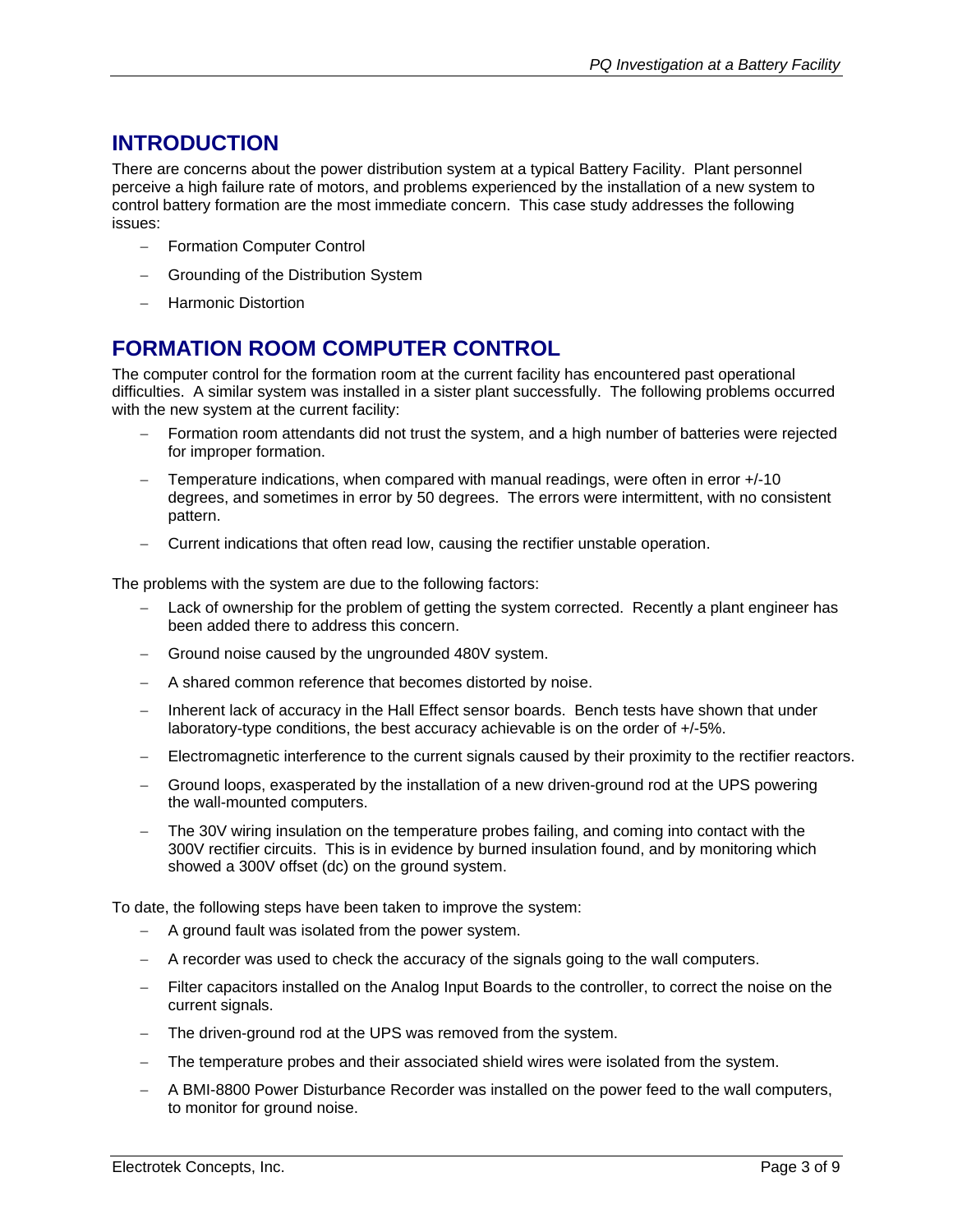<span id="page-3-0"></span>

**Figure 1 - Powering Arrangements for the Wall Computers** 

Figure 1 shows how the wall computers are powered. The system lacks a ground reference point -- a single point where all ground wires are connected from. The system would be improved by powering each wall computer from a dedicated circuit, each with an individual ground connection. The improved system would have ground connections run with separate wires that are all tied to a common reference point inside the breaker panel. The common reference point would be a ground bus designed for such a purpose (often a 1/4" copper plate is used).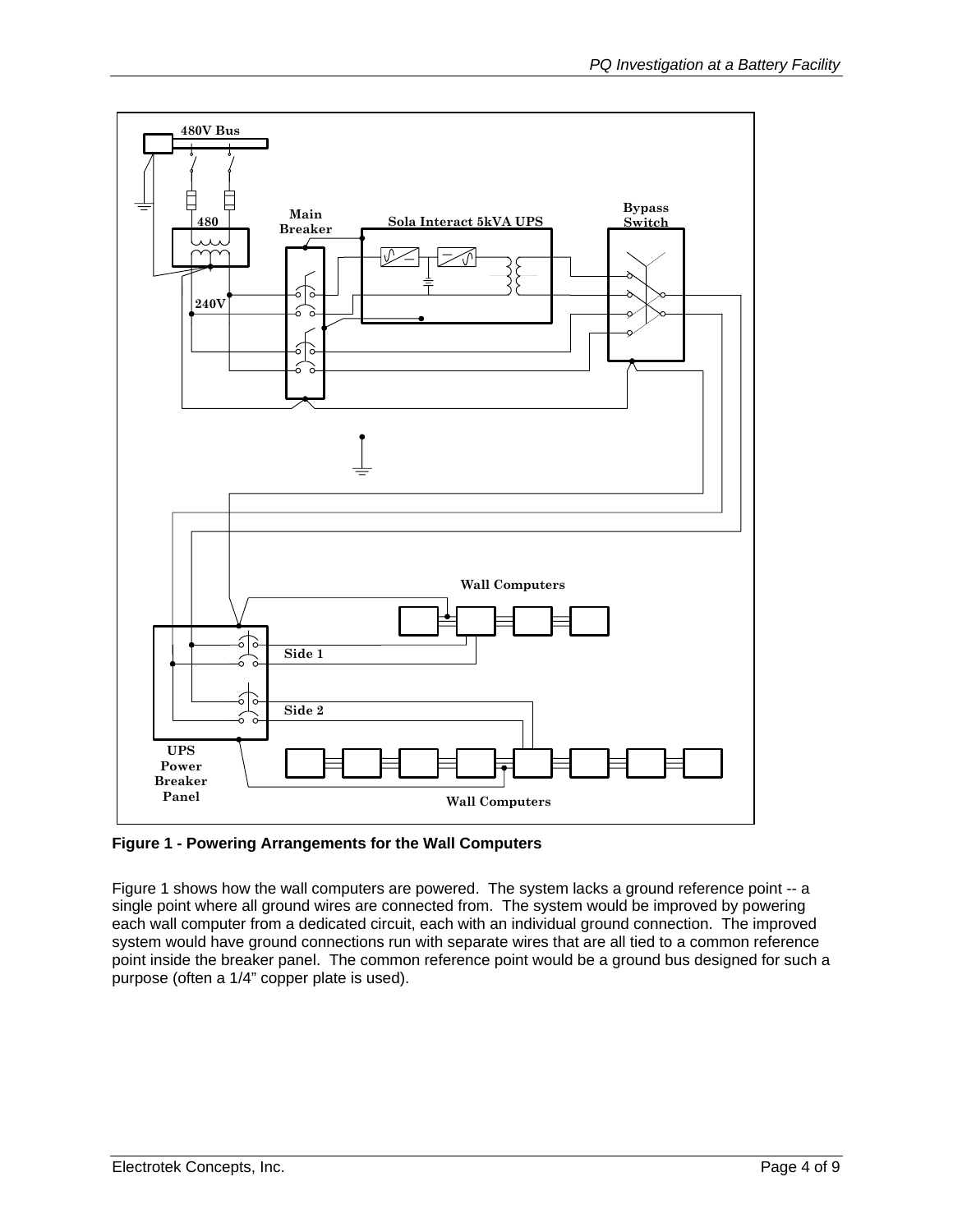<span id="page-4-0"></span>

**Figure 2 - Current Sensor Board with Shared Signal Return** 

Figure 2 depicts the current sensor board. The board is used for eight Hall Effect transducers to monitor the current of eight circuits. The board is designed with a signal common for all the signal transducers. Bench tests indicate that the transducers appear to be accurate within 0.5%. However, those tests show that the signal common causes the reference to be corrupted, such that the accuracy of this board is only within about 5%, and the errors are not consistent.

An improved design of this board would have separate commons for all of the eight signals. Twisted-pair, shielded cable would offer the best immunity for electromagnetic and electric field interference. The shield of the cable should be grounded at both ends, to ensure the integrity of an alternative path (rather than through the signal conductors) for electromagnetic interference. The shield of the cable should be tied to the grounding of enclosures, etc., and not to the logic common. Where possible, the logic common of the system should be isolated from the safety grounding system.

|                                   | 11:00 AM        | 1:00PM        | 5:20PM       | 6:30PM       |
|-----------------------------------|-----------------|---------------|--------------|--------------|
| <b>UPS Input Voltage</b>          | 240V 2%THD      | 236V 1.8%THD  | 234V 2.2%THD |              |
| UPS Input Voltage (L-Ns)          | 117.8/117.8     | 118/118       | 117.2/117.2  |              |
| <b>UPS Output Voltage</b>         | 235V 0.7%THD    | 235V 3.2%THD  | 235V 6.5%THD |              |
| <b>UPS Output Voltage (L-Ns)</b>  | 111.5/121.6     | 115/119       | 116.3/118.3  |              |
| Common-Earth Voltage              | 0.1V            | 0.0V          | 0.1V         |              |
| <b>Ground Wire to Transformer</b> | $0.16A$ 40% THD | 0.16A 29%THD  | 0.18A 27%THD | 0.18A 26%THD |
| <b>Ground Current</b>             |                 |               |              |              |
| Ground Wire to UPS (1)            | 0.16A 33%THD    | 0.19A 30%THD  | 0.20A        | 0.19A 25%THD |
| <b>Ground Current</b>             |                 |               |              |              |
| Ground Wire to UPS (2)            | 0.19A 23% THD   | 0.2A 24% THD  | 0.26A 40%THD | 0.27A 40%THD |
| <b>Ground Current</b>             |                 |               |              |              |
| <b>Ground Wire to Wall Units</b>  | 0.07A           | 0.08A         | 0.14A        | 0.14A 35%THD |
| <b>Ground Current</b>             |                 |               |              |              |
| <b>UPS Input Current</b>          | 3.11A 6.5% THD  | 3.85A 6.9%THD | 6.12A 12%THD | 6.12A 12%THD |
| <b>UPS Output Current</b>         | 0.05A           | 2.0A 120%THD  | 5.64A        | 5.62A        |
|                                   |                 |               | 101%THD      | 100%THD      |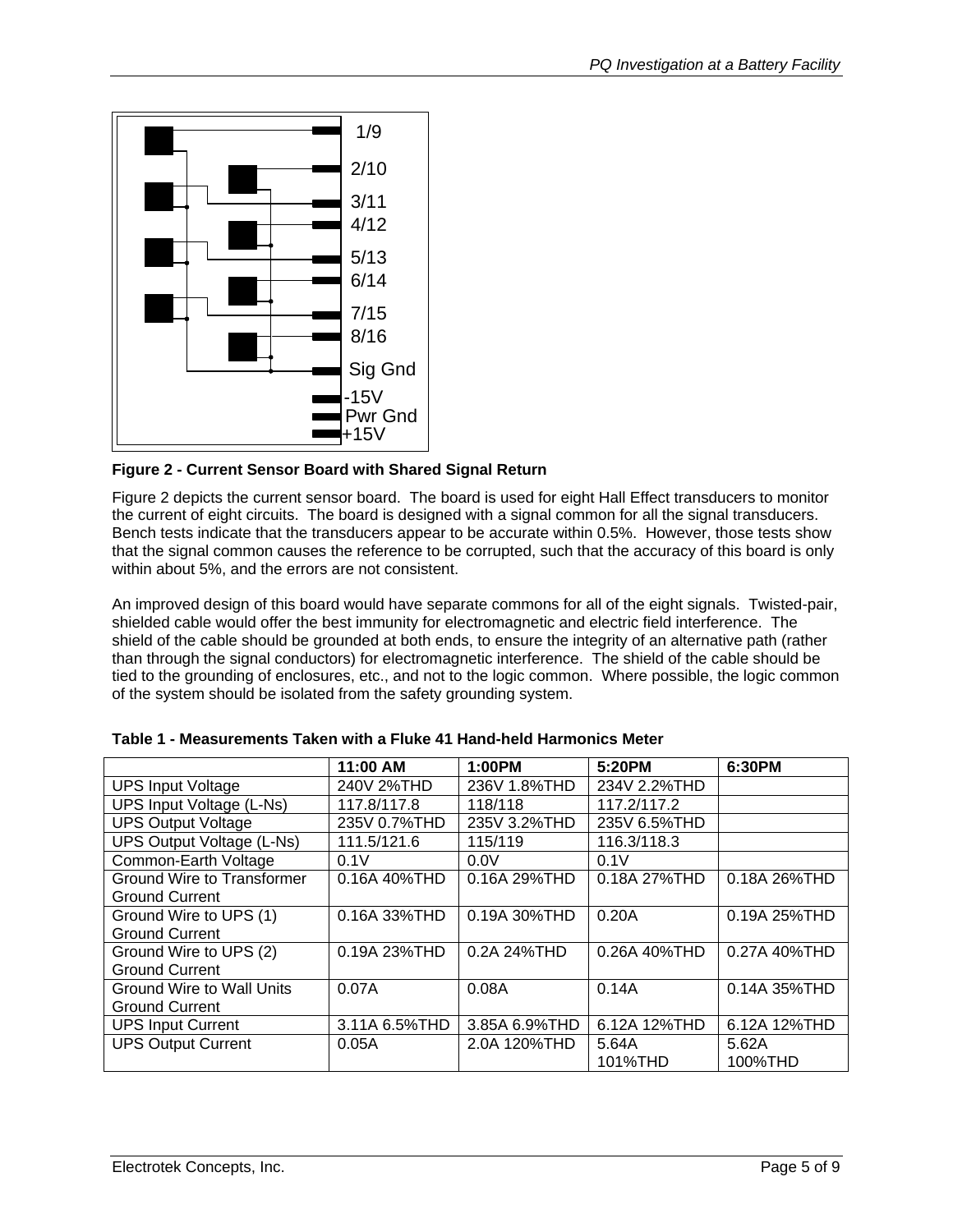<span id="page-5-0"></span>The measurements in Table 1 were taken with the system in an isolated state. The high amount of harmonic distortion in the UPS output current is normal for computer switch mode power supplies. The amount of harmonic distortion in the ground currents is indicative of zero sequence (chiefly third harmonic) frequencies present -- and also is not unusual. In general, the currents flowing through the grounding system were seen to be negligible. These measurements were taken after the ground rod was disconnected from the system. If the ground rod were reconnected to the system, it is possible it would attract other fault current from the plant, generating more noise on the signal reference.

Should difficulties arise in the future, the currents in the ground wires should be checked. The values in Table 1 provide a reference. For example, if the temperature probes are reconnected, it is possible a fault in one of them could cause ground current to flow, and a noisy data reference. Such a problem might be discovered by a relatively high amount of current flowing through the ground wires.



**Figure 3 - Power Disturbance Analyzer Connections**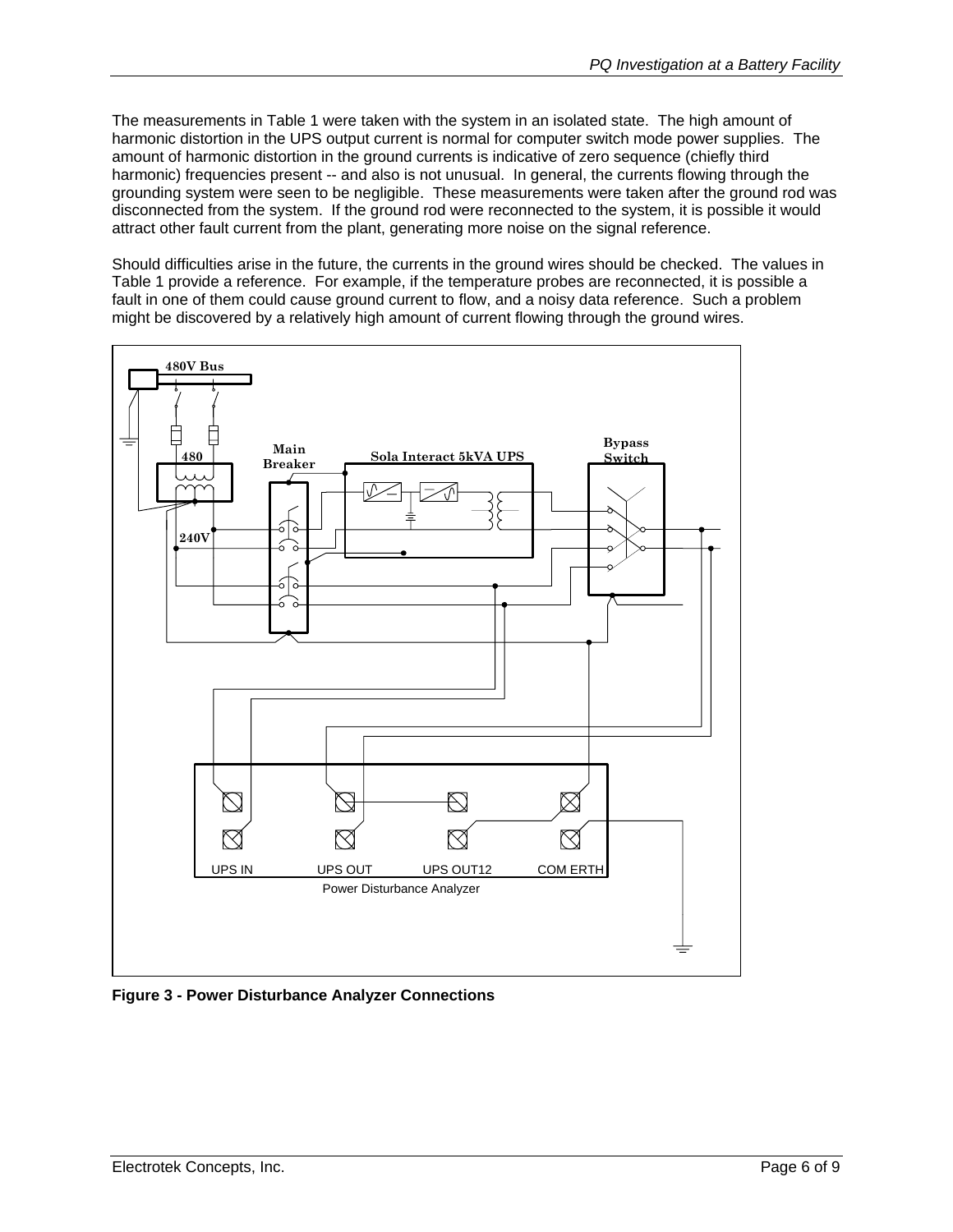<span id="page-6-0"></span>A BMI power disturbance analyzer was connected to the system as shown in Figure 3. The purpose of this connection was to determine if there was noise on power (channels 1-2) and the data common signal (channels 3-4). Also the analyzer provides "time stamping" of any disturbances that might be correlated with any operation difficulties of the system.

Table 2 summarizes some of the early results from the disturbance analyzer. The levels recorded should be considered normal. It is important to note that the signal common-to-earth voltage remained at a very low level. Should a ground fault interfere with the signal common, this should show up on this measurement.

|                   | Feb 1           | Feb 1            | Feb 2           |
|-------------------|-----------------|------------------|-----------------|
|                   | $5:00-6:00$ pm  | $6:00 - 7:00$ PM | 9:00-12:00Noon  |
| <b>UPS IN 240</b> |                 |                  |                 |
| <b>RMS</b>        | 228.1-235.9V    | 227.6-234.9V     | 229-233.9V      |
| <b>Noise</b>      | $0.0 - 0.9V$ pk | $0.1 - 0.9V$ pk  | $0.1 - 0.2V$ pk |
| UPS OUT 240       |                 |                  |                 |
| <b>RMS</b>        | 229.5-236.4V    | 230.0-236.4V     | 233.3-234.8V    |
| <b>Noise</b>      | $0.1 - 1.8$ Vpk | $0.1 - 0.9V$ pk  | $0.1 - 0.1$ Vpk |
|                   |                 |                  |                 |
| UPS OUT 120       |                 |                  |                 |
| <b>RMS</b>        | 114.5-117.4V    | 113.8-117.2V     | 115.7-116.2V    |
| <b>Noise</b>      | $0.1 - 1.0$ Vpk | $0.1 - 0.9V$ pk  | 2.7-3.1Vpk      |
|                   |                 |                  |                 |
| Common-Earth      |                 |                  |                 |
| <b>RMS</b>        | $0.0 - 0.2V$    | $0.1 - 0.2V$     | $0.0 - 0.1V$    |
| Noise             | $0.3 - 1.1$ Vpk | $0.3 - 0.9$ Vpk  | $0.1 - 0.2V$ pk |
|                   |                 |                  |                 |

|  |  | Table 2 - Power Disturbance Analyzer Measurement Results |
|--|--|----------------------------------------------------------|
|  |  |                                                          |

### **HARMONICS**

During the shutdown of Thanksgiving 1993, harmonic filter capacitors were installed on the 480V mains. Currently the harmonic distortion typically found in the plant is about 2% THD, which is well within the IEEE Standard 519 recommended guideline of 5%.

Prior to the installation of the filters, the harmonic distortion on the system was reported to be as high as 19%, dominated by the  $5<sup>th</sup>$  harmonic frequency. These conditions were clearly caused by the Bitrode rectifiers in combination with the power factor correction. The power factor correction is required for voltage support. The Bitrode rectifiers are a six-pulse design, which would be expected to generate high amounts of  $5<sup>th</sup>$ ,  $7<sup>th</sup>$ , 11<sup>th</sup>, and 13<sup>th</sup> harmonic frequencies. These past conditions would have exceeded the amount of harmonic voltage distortion (generally thought to be around 10% THD) that can cause electric motors to run at higher temperatures, and may have weakened the insulation of some of the motors at the facility.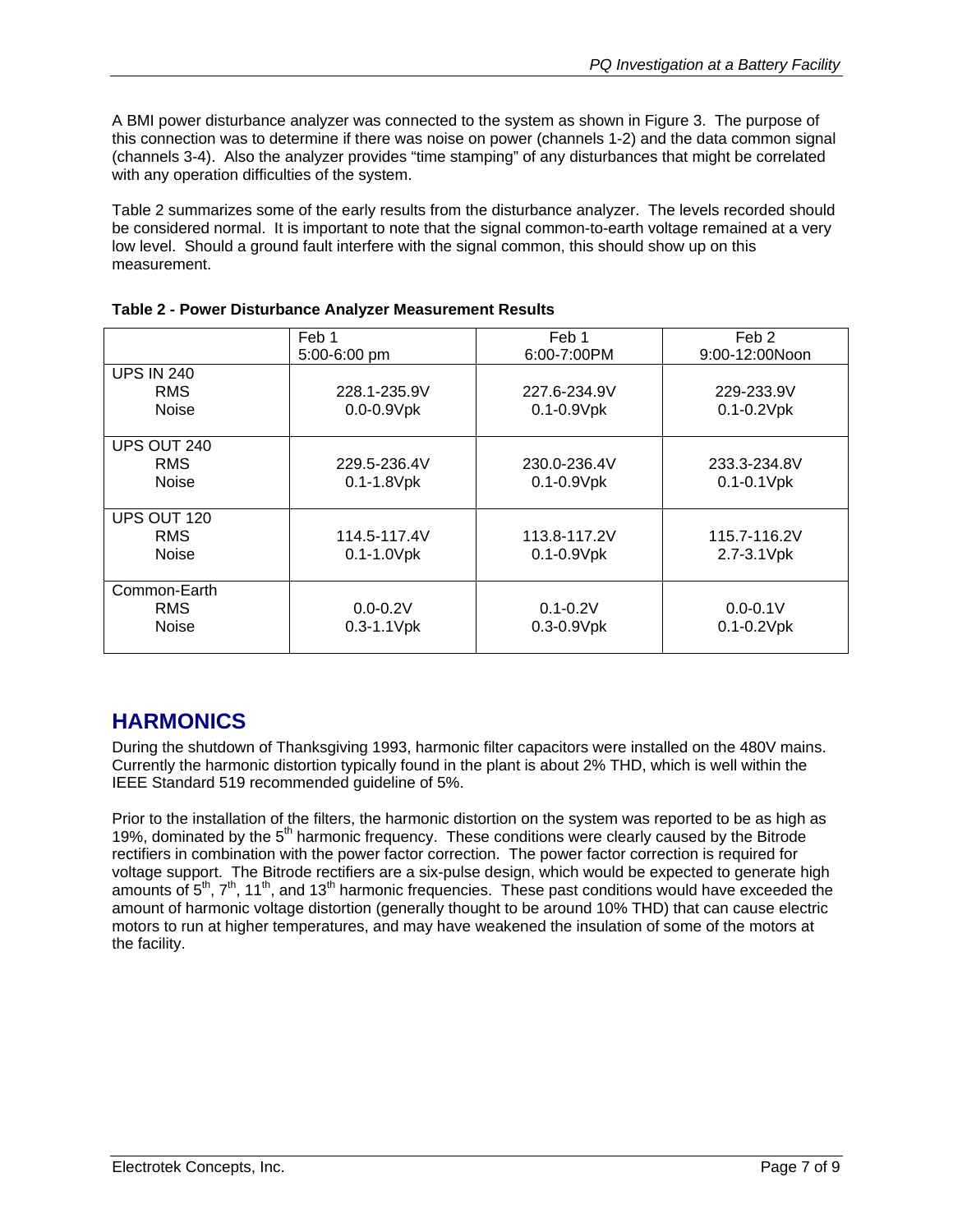## <span id="page-7-0"></span>**UNGROUNDED DISTRIBUTION SYSTEM**

The system at the Plant utilizes a 480V, three-wire ungrounded power system. Although the system is intentionally ungrounded, a reference to ground normally exists due to distributed capacitance between the phases and ground, and also due to the presence of the ground detection lights. Normally, this will allow each phase to be 277V above ground. When one phase of the three-wire system comes into contact with ground, while some capacitive charging current may flow, there is no substantial fault current. This condition causes one of the phases becomes grounded, while the other phases rise to 480V above ground. Additionally, this condition can also lead to an arcing ground fault, which has the potential to cause damaging overvoltage conditions.

Several of the drawbacks of ungrounded power systems are described in the book, Industrial Power Systems Handbook, edited by Donald Beeman, 1955 McGraw-Hill. In one particular instance cited in the book, a plant failed 40-50 motors during a two-hour period due to an arcing fault. In that instance a test instrument revealed voltages above 1200V phase-to-ground on a 480-volt system.

The ANSI/IEEE Std 141-1993 Recommended Practice for Electric Power Distribution for Industrial Plants makes the following statements (page 365):

"It is generally conceded that this practice (ungrounded systems) introduces potential hazards to insulation in apparatus supplied from the ungrounded system."

"Because of the capacitance coupling to ground, the ungrounded system is subject to dangerous overvoltages (five times normal or more) as a result of an intermittent contact ground fault (arcing fault) or a high inductive reactance connected from phase to ground or phase to phase"

Accumulated operating experience indicates that, in general-purpose industrial power distribution systems, the overvoltage incidents associated with ungrounded operation diminish the useful life of insulation in such a way that electric circuit and machine failures occur more frequently than they do on grounded systems."

It is possible to ground the 480-volt power system. Since the 480-volt system originates at a single bus in the substation, it would be possible to apply a single grounding transformer there. The required size of the grounding transformer would be approximately one-tenth the size of the overall transformer supply. However, ground fault protection would also be required at the switchgear, at a cost which has been estimated to be around \$100,000.

The building schematics show the existing switchgear connected to a ground grid, while the new switchgear panel in the substation is connected to separate earth electrodes. Improved lightning performance would result from bonding both earth connections together. One method of doing this would be to ensure they are both connected to the ground grid.

The 300-volt dc circuits for the battery formation process are also ungrounded. However, none of the potential overvoltage situations possible with the ac system exist with the dc system. The ungrounded dc system has the support of years of operating without serious injury to personnel, and should be continued.